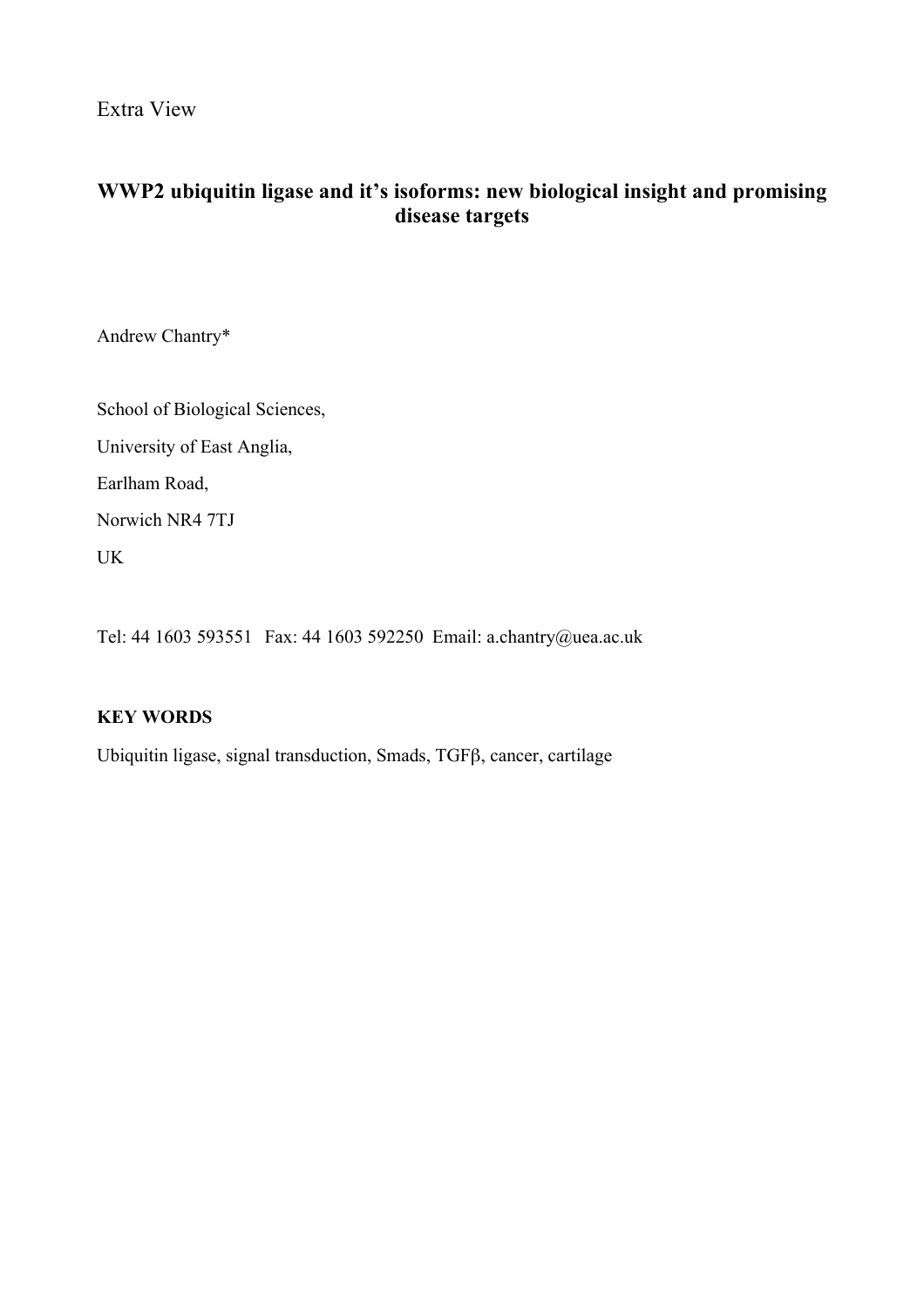## **ABSTRACT**

A number of recent papers on the WWP2 E3 ubiquitin ligase together with two novel WWP2 isoforms have revealed important biological insight and disease-specific functions, and also impacted on our understanding of ubiquitin ligases in cell cycle regulation, apoptosis and differentiation. Gene knockout studies suggest a developmental role for WWP2 in chondrogenesis via mechanisms involving cartilage-specific transcription factors. Furthermore, WWP2 isoforms have been shown to selectively target oncogenic signaling pathways linked to both the pTEN tumour suppressor and the TGFβ/Smad signaling pathway. Here, it is suggested that WWP2 isoforms have now emerged as central physiological regulators as well as promising new disease targets, and that the challenge ahead is to now develop highly selective WWP2 inhibitors with utility in cartilage disease such as osteoarthritis and as new anticancer strategies.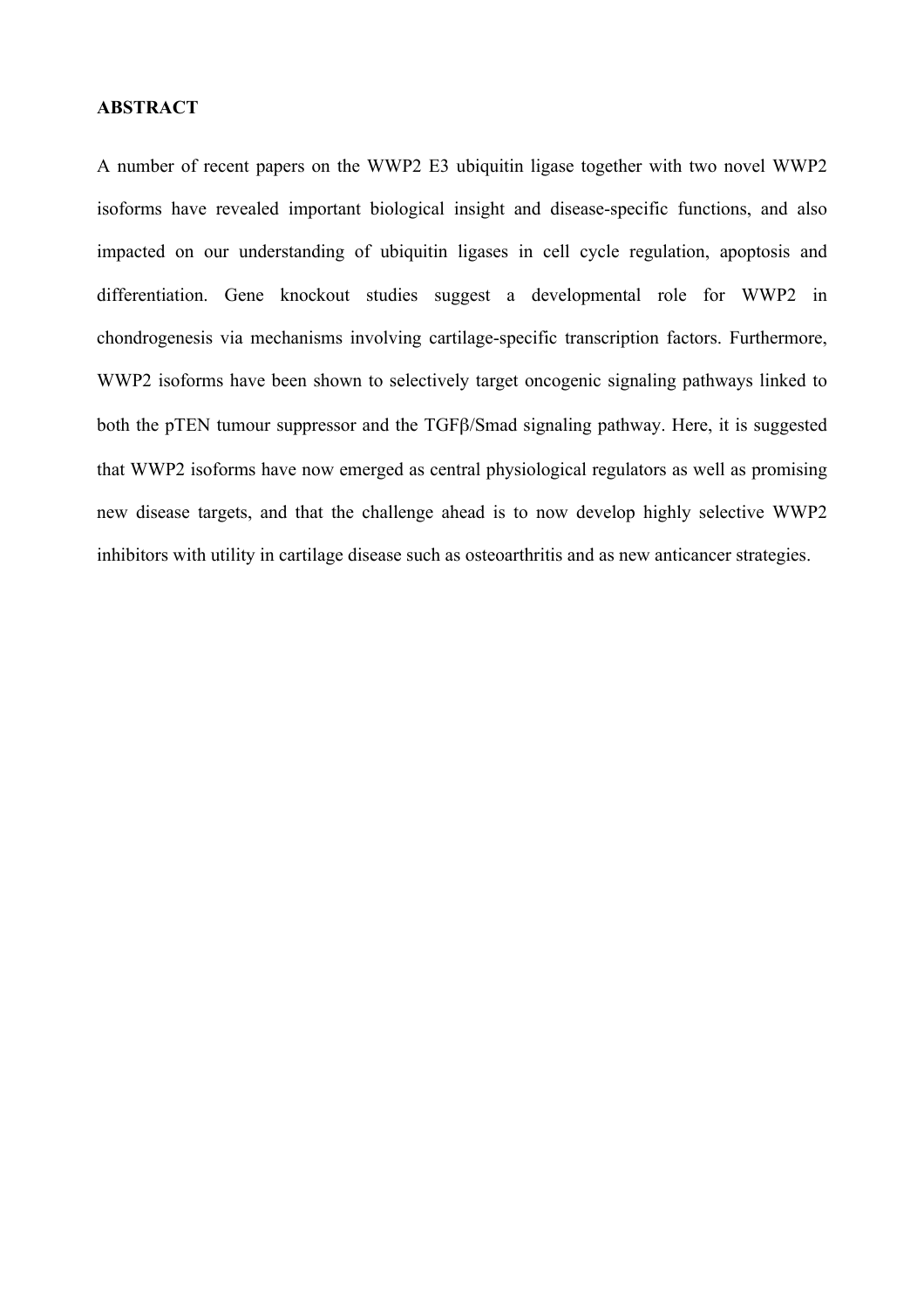Protein ubiquitination represents a post-translational modification that regulates a variety of cellular processes including protein turnover, trafficking, sub-cellular localisation, transcriptional function and DNA repair mechanisms [1, 2]. Ubiquitin is a 76 amino acid protein and attaches covalently to target proteins via an isopeptide bond between the C-terminal Gly76 carboxyl group on ubiquitin and the free amino group on internal lysine's within the substrate. Ubiquitin conjugation involves a cascade of events catalyzed sequentially by E1 (ubiquitinactivating), E2 (ubiquitin-conjugating), and E3 (ubiquitin ligase) enzymes. There are approximately 600 E3 ubiquitin ligases in the mammalian genome [3], and they are key to providing target substrate specificity. E3 ligases can be further sub-divided primarily into RING type representing around 95% of the total and HECT domain ligases, of which there are 28 family members. The RING type E3s have no intrinsic ligase activity, and act as scaffolds that recruit specific substrates to an associated E2 ligase that is then responsible for ubiquitin transfer. In contrast, the HECT E3s have intrinsic ligase activity, and they lock onto specific substrates as well as directly mediating ubiquitination.

Within the HECT E3s is a small group (9 in total) referred to as the Nedd4 superfamily. The Nedd4 E3s have a unique structural organization that includes the so-called HECT ligase catalytic domain, but also a membrane-targeting  $Ca^{2+}/phospholipid$ -binding C2 domain and up to four WW (double tryptophan) domains. The WW domains interact with PPXY, phospho-Ser-Pro and Pro-Arg motifs and are primarily responsible for recruitment of specific target substrates. These unique structural and architectural features of the Nedd4 E3s not only makes an important contribution to their functional diversity, but also singles out this small group of E3 ligases for selective therapeutic targeting strategies, perhaps focused based on disrupting specific substrate recruitment. A similar strategy has been successfully applied to the selective cancer cell blockade of interactions between mdm2 ubiquitin ligase and p53 using nutlins [4].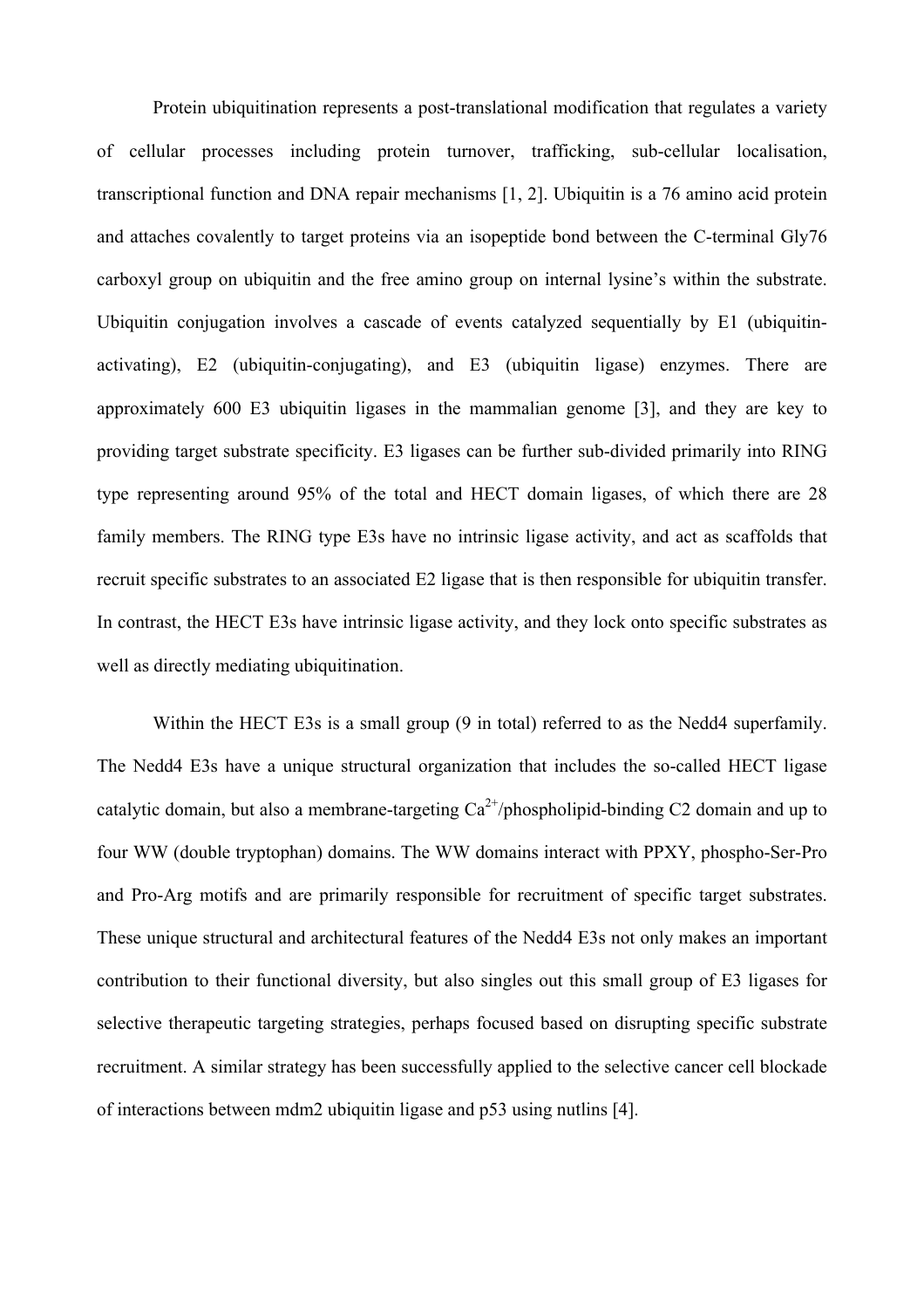Whilst a number of specific substrates have been identified for individual Nedd4 family members [5], their normal biological as well as pathological roles remains poorly understood. Recently, there have been a number of reports highlighting novel functional roles for one member of the Nedd4 family, the WWP2 E3 ligase. Gene knockout studies reveal key developmental roles for WWP2 in craniofacial development [6] and chondrogenesis [7], and cell/molecular approaches reveal two new substrates for WWP2, pTEN [8] and Smads [9], that link to critical oncogenic signaling pathways responsible for cell survival and epithelial-to-mesenchymal transition (EMT), respectively. Furthermore, the characterization of two new isoforms generated from the WWP2 gene locus, WWP2-N and WWP2-C [9], highlights novel intra-molecular mechanisms for controlling WWP2 biological activity.

The first WWP2 knockout mouse was recently reported by Zou *et al* [6], and clearly demonstrates an important developmental role for WWP2 in craniofacial patterning, that is likely to be linked to its abundant expression in cartilage tissue, and driven by the cartilage-specific transcription factor Sox9. Furthermore, biochemical studies identified Goosecoid (Gsc), a homeobox transcription factor that is already known to be important for craniofacial development, as a direct substrate for WWP2. In this instance, WWP2 was found to monoubiquitinylate Gsc and thereby enhance its transcriptional activity, to increase expression of another key cartilage regulatory protein Sox6. In a separate study by Nakamura *et al* [7], the transcriptional regulation of WWP2 by Sox9 was confirmed, but WWP2 was also found to complex with Sox9 and encourage its transcriptional activity by facilitating its nuclear translocation. Once in the nucleus, WWP2 further recruits the transcription enhancer Med25 into to the WWP2/Sox9 complex to augment Sox9 transcriptional activity, although this activity did not appear to be ubiquitinylation-dependent. WWP2 is highly expressed in limb buds at E12.5 in mice and then in peri-articular chondrocytes at E16.5. Instead of using mouse knockouts, Nakamura et al [7] utilised specific morpholinos and a developing zebrafish model system, and again noticed defects in palatogenesis linked to aberrant cartilage function.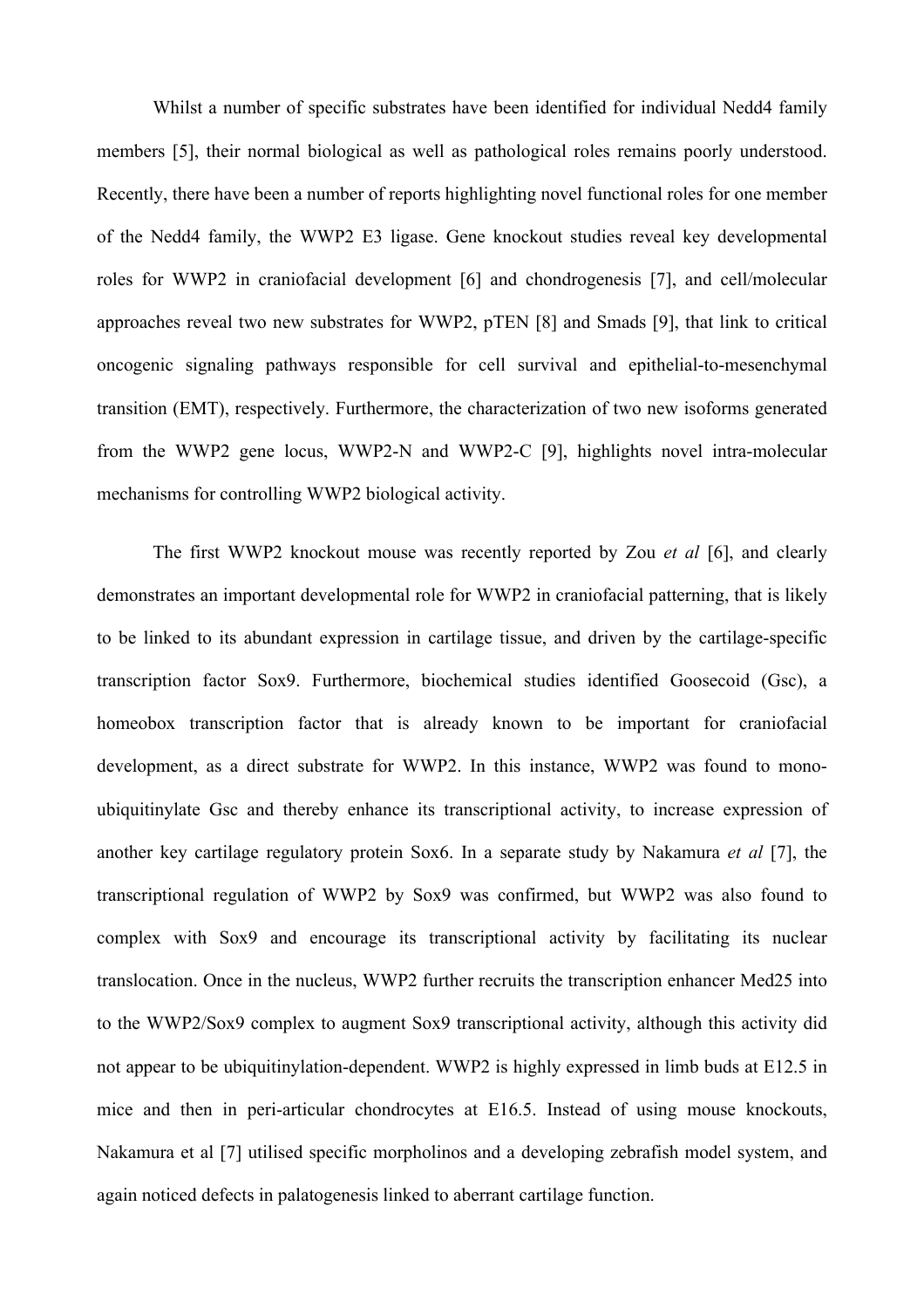Whilst both these reports highlight an important developmental role for WWP2 allied to cartilage and chondrocyte biology, two other recent reports suggest that WWP2 can also control the function of key oncogenic signalling pathways linked to cancer cell survival and tumour spread. PTEN is a lipid phosphatase that is frequently mutated in human cancer, and Maddika et al recently reported that PTEN can complex with WWP2 and undergo polubiquitinated mediated proteasomal turnover [8]. WWP2-mediated depletion of PTEN, which is also an important negative regulator of the PI3K-AKT pathway, consequently elevated AKT signalling activity and rendered prostate cancer cell lines resistant to stress-induced cell death. Following on from this, stable expression of WWP2 enhanced transformation of prostate cancer cells based soft-agar colony formation assays, an effect that was further supported using *in vivo* xenograft experiments.

The oncogenic potential of WWP2 is further supported by the study of Soond and Chantry [9]. Here, WWP2 was found to interact with Smad proteins that are responsible for canonical signalling activity through the transforming growth factor-β (TGFβ) signalling pathway. TGFβ, acting through Smad transcription factors, has a multifunctional role in cancer and in late-stage tumours it is responsible for driving the differentiation programme known as EMT that converts static epithelial cells into highly invasive mesenchymal cells, a necessary prerequisite for tumour cell metastasis. Intriguingly, this study revealed for the first time two new isoforms generated from the WWP2 gene locus, an N-terminal WWP2-N isoform containing WW1 domain, and a C-terminal WWP2-C isoform harbouring WW4 domain and the HECT E3 ligase domain. Furthermore, these isoforms displayed differentially binding activity towards individual Smad proteins. The full-length WWP2 (WWP2-FL) bound to TGFβ receptor regulated R-Smads (Smads 2/3) and also to inhibitory I-Smad7, although it has a substrate preference for I-Smad7 which is polyubiquitinated and rapidly degraded. However, the truncated isoforms displayed differential binding activities, and WWP2-N bound onto Smads 2/3 selectively,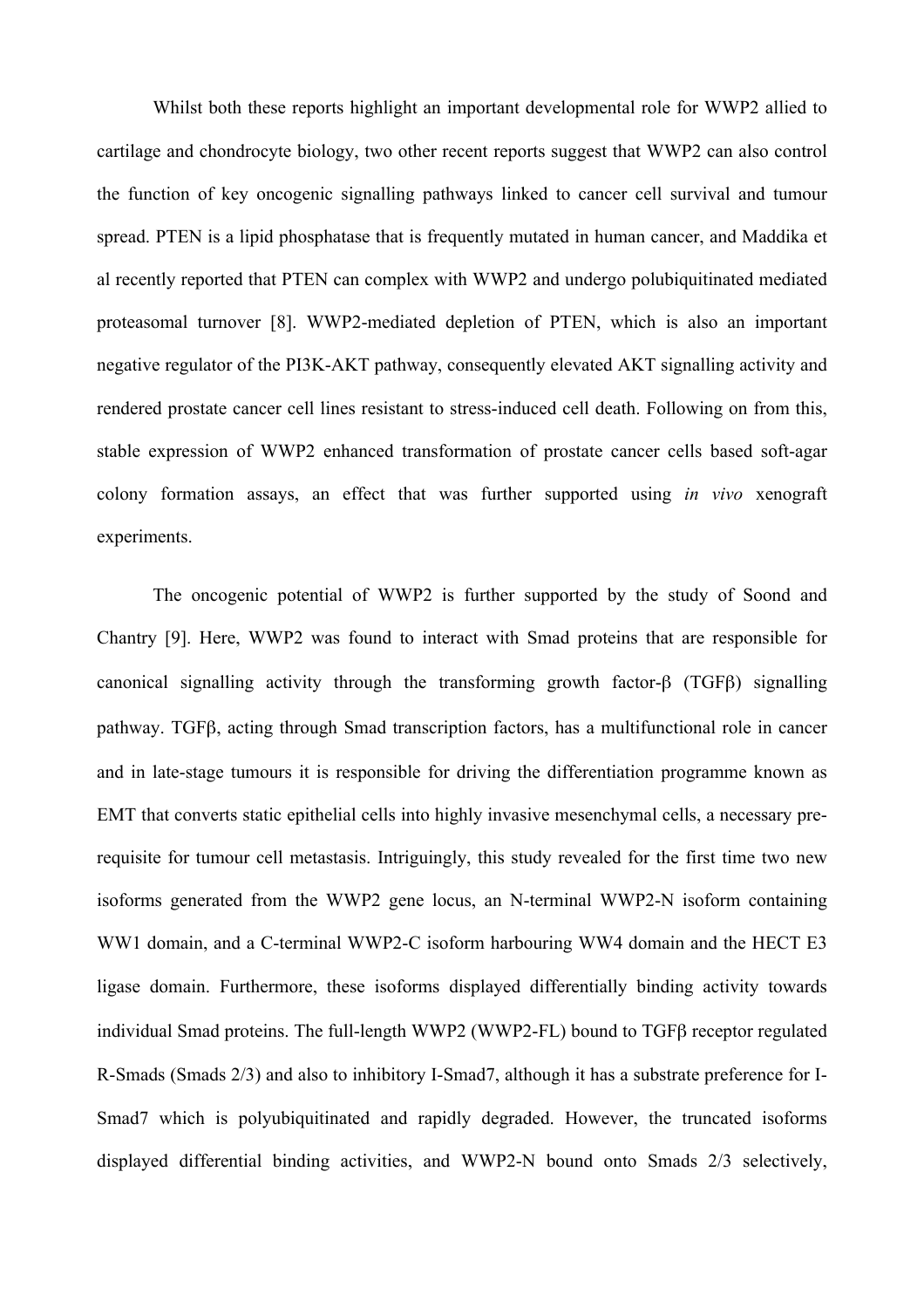whereas WWP2-C interacted with I-Smad7. Unexpectedly, WWP2-N, which lacks a functional HECT ligase domain was also found to complex with WWP2-FL in a TGFβ-regulated manner and activate WWP2-FL ligase activity causing degradation of unstimulated Smads 2/3. Consequently, it was suggested that WWP2-FL has a role to play in TGFβ-induced cancer cell metastasis based on its preferred substrate preference for inhibitory Smad7, and this was supported by cell based EMT experiments in which expression of an isolated Smad7-binding WW4 domain caused selective disruption of the Smad7:WWP2 complex, and stabilised Smad7 protein levels to thereby prevent TGFβ-induced EMT. Furthermore, it was suggested that one role of WWP2-N might in fact be to suppress TGFβ-induced EMT, by virtue of its unique ability to limit the levels of receptor regulated R-Smads 2/3. Significantly, this study also highlighted for the first time an interdependent role for distinct WWP2 isoforms, that could impact on both the *in vivo* and cell based studies of WWP2-FL function highlighted above.

Although from these recent studies it is clear that WWP2 is important for cartilage development and function, as well as being a potential proto-oncogene, it remains to be established how the individual WWP2 isoforms contribute to these normal biological and disease-specific activities. For example, the WWP2 mouse knockout was generated using a targeting constructs inserted into introns 3-4 of the WWP2 locus. Since the WWP2-C isoform is likely to be generated from an internal promoter within intron 10-11, then it is possible, although not confirmed, that WWP-C is still expressed in these knockout mice. Since the WWP2-C transcript has thus far only been detectable in cartilage-derived cell lines, then it may be that knockout of the WWP2-C isoform, perhaps also within the WWP2-FL $\cdot$  background, would lead to a more severe skeletal phenotype. In addition, factors that regulate WWP2-C promoter activity remain to be determined and could provide further insight into the chondrocytic-specific functional roles for WWP2-C isoform, particularly in the context of TGFβ/Smad signalling activity that is itself already known to be necessary for normal chondrocyte function [10], and is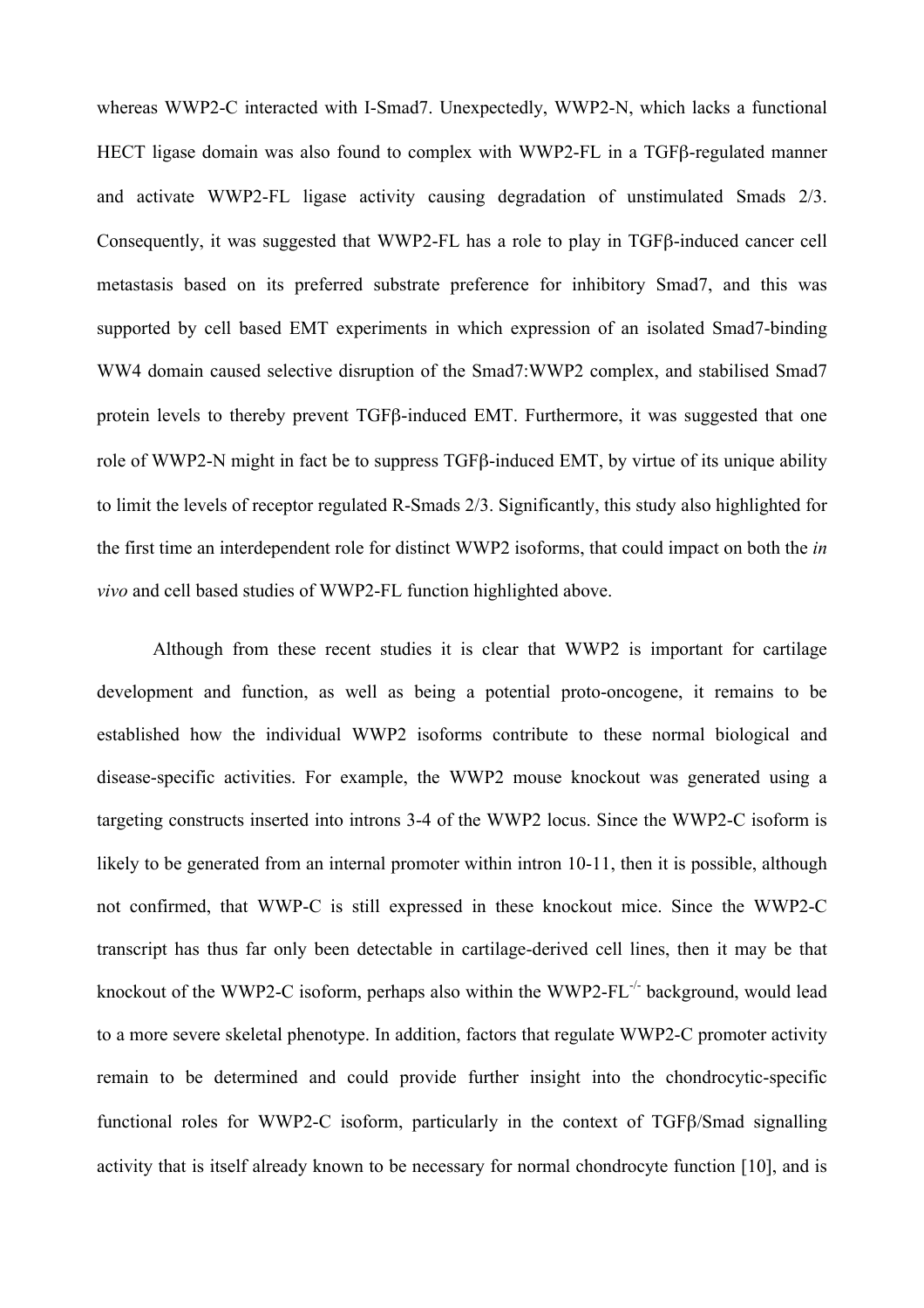also implicated in major cartilage diseases such as osteoarthritis [11]. Furthermore, the WWP2-N isoform and its role in cartilage biology and oncogenesis warrants further investigation, particularly with regard to Smad regulation, but also other emerging WWP2 substrates including Gsc, Sox9, and PTEN, as well as the stem cell factor Oct4 [12, 13, 14]. In addition, although WWP2-N and WWP2-FL expression is likely to be co-regulated since they share a common promoter, WWP2-N is generated from a splicing event involving as yet unknown RNA splicing factors that leads to retention of intron 9-10 and generates a neo-transcript harbouring a premature stop-codon. Moreover, the utility of WWP2 and their isoforms as prognostic biomarkers and novel drug targets in cancer and/or cartilage diseases needs to be addressed. Whilst WWP2 has now stood out from the E3 ligase crowd, the challenge ahead is to capitalize on this functional insight and to now develop highly selective WWP2 and WWP2 isoform inhibitory strategies, based either on small molecule approaches against the ligase activity of WWP2-FL and/or WWP2-C, or selective disruption of substrate-specific WWP2 WW domain interactions. The 3D structure of the related WWP1 E3 ubiquitin ligase has reported and, in the absence of a WWP2 structure, this could be used for structure-based design approaches perhaps combined with high-throughput screening approaches as highlighted for the Siah2 ubiquitin ligase in prostate cancer [15]. Certainly, it is encouraging that recent studies now strengthen the case for moving forward in a similar manner with WWP2, and it's isoforms, as promising disease targets in the future.

### **Acknowledgements**

Support by grants from the Norfolk and Waveney BigC Cancer Charity, British Skin Foundation and the Dunhill Medical Trust is gratefully acknowledged.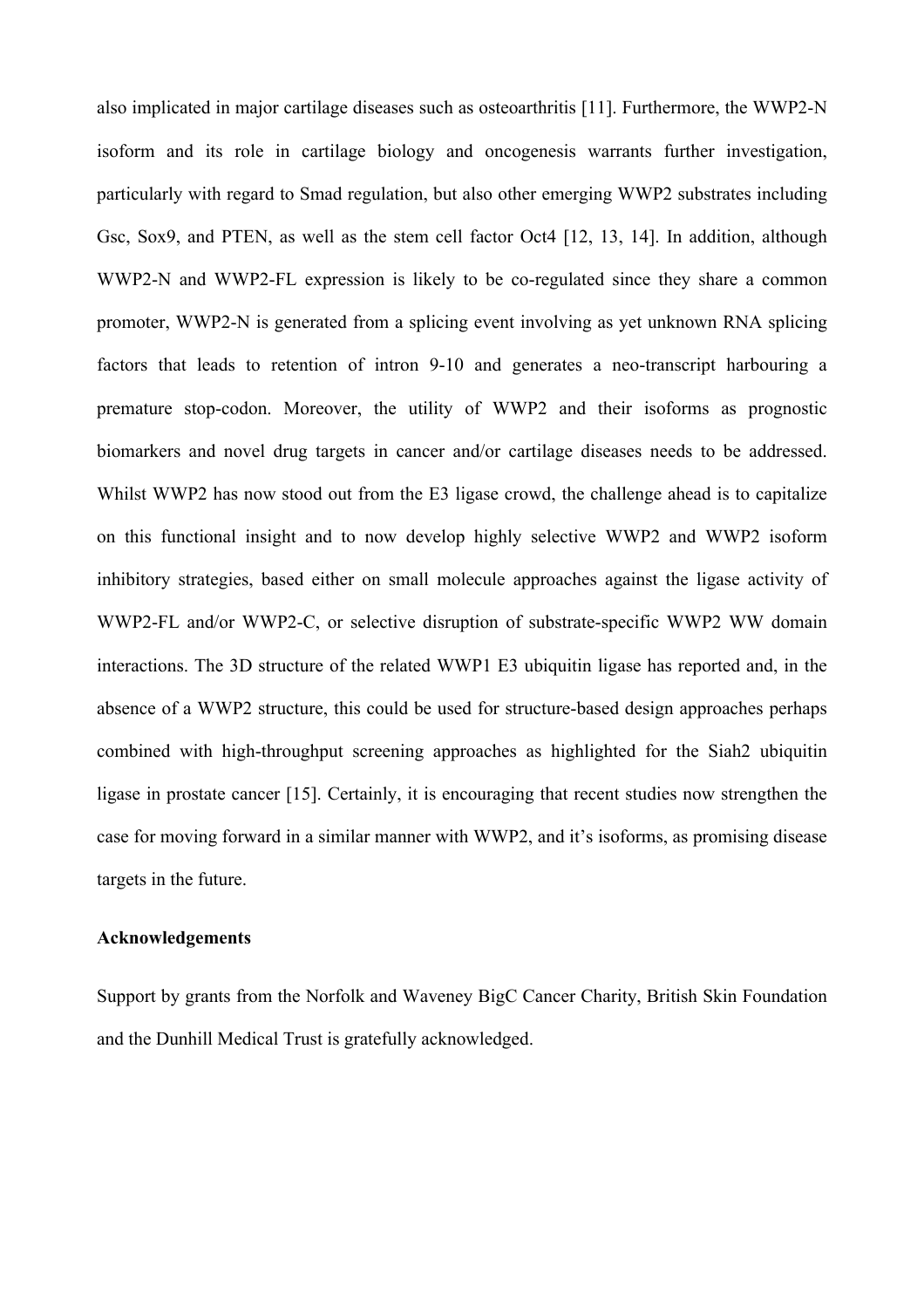### **References**

- 1. Kerscher O, Felberbaum R, Hochstrasser M. Modification of proteins by ubiquitin and ubiquitin-like proteins. Ann Rev Cell Dev Biol 2006; 22:159-180.
- 2. Navon A, Ciechanover A. The 26S Proteasome: From Basic Mechanisms to Drug Targeting. J Biol Chem 2009; 284:33713-33718.
- 3. Li W, Bengtson MH, Ulbrich A, Matsuda A, Reddy VA, Orth A, Chanda SK, Batalov S, Joazeiro CA. Genome-wide and functional annotation of human E3 ubiquitin ligases identifies MULAN, a mitochondrial E3 that regulates the organelle's dynamics and signaling. PLoS ONE 2008; 3(1):e1487.
- 4. van Leeuwen IM, Laín S. Pharmacological manipulation of the cell cycle and metabolism to protect normal tissues against conventional anticancer drugs. Oncotarget 2011; 2(4):274-276.
- 5. Rotin D, Kumar S. Physiological functions of the HECT family of ubiquitin ligases. Nat Rev Mol Cell Biol 2009; 10:398-409.
- 6. Zou W, Chen X, Shim JH, Huang Z, Brady N, Hu D, Drapp R, Sigrist K, Glimcher LH, Jones D. The E3 ubiquitin ligase Wwp2 regulates craniofacial development through mono-ubiquitylation of Goosecoid. Nat Cell Biol 2011; 13:59-65.
- 7. Nakamura Y, Yamamoto K, He X, Otsuki B, Kim Y, Murao H, Soeda T, Tsumaki N, Deng JM, Zhang Z, Behringer RR, Crombrugghe B, Postlethwait JH, Warman ML, Nakamura T, Akiyama H. Wwp2 is essential for palatogenesis mediated by the interaction between Sox9 and mediator subunit 25. Nat Commun 2011; 2:251.